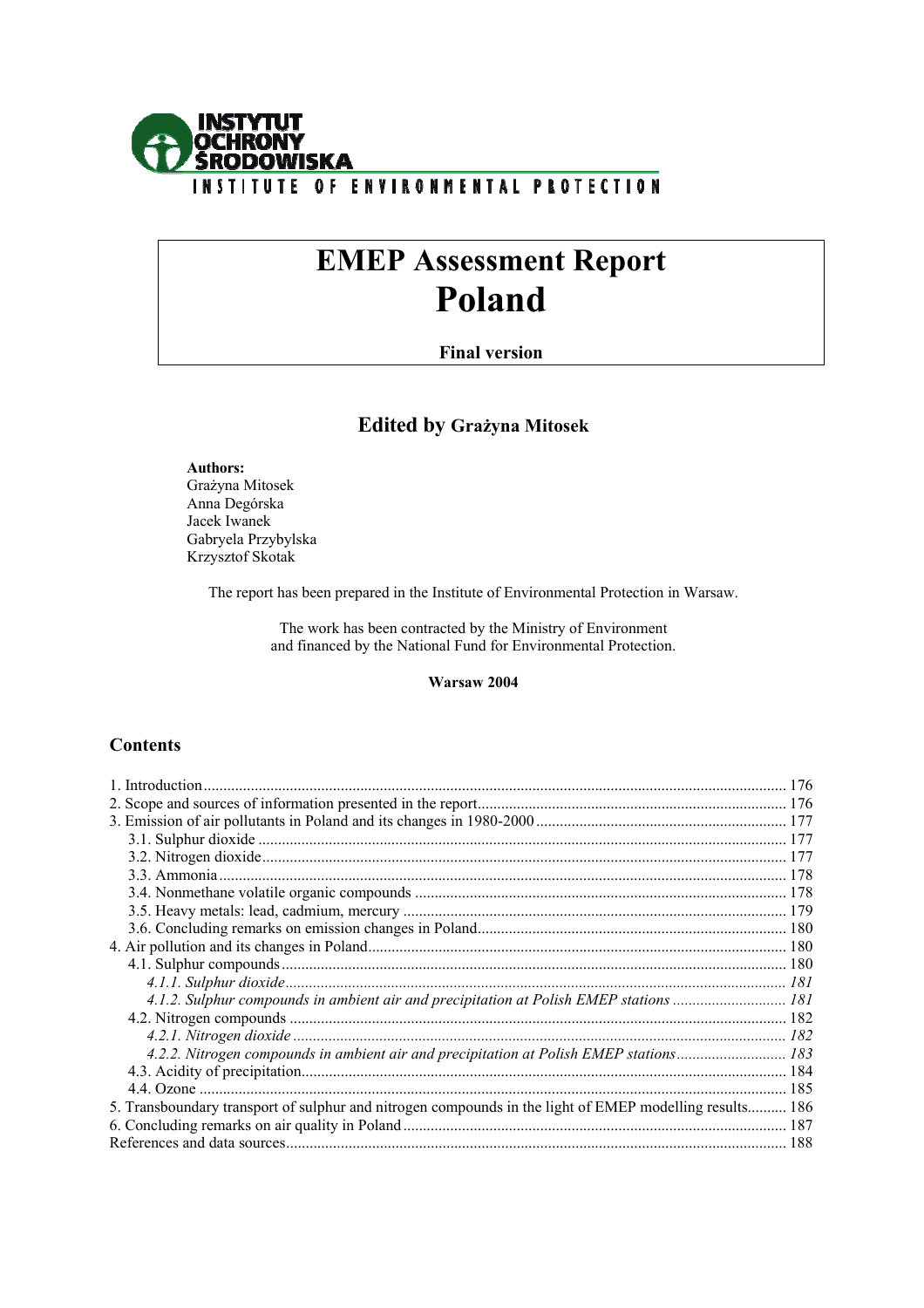# **1. Introduction**

The report has been prepared in the Institute of Environmental Protection in Warsaw, as Polish contribution to the EMEP Assessment Report. The national assessment considers the air and precipitation pollutants included in the EMEP monitoring program. Special attention has been paid to  $SO_2$ ,  $NO_2$  and  $O_3$ , for which both Polish and UE air quality standards are established.

Topics presented and discussed in the report are: the national emissions of selected air pollutants and their changes during the last two decades against a background of the European trends; assessment of the present state of air quality (selected parameters) in Poland and its comparison to other European countries; assessment of air quality changes based on data from stations operated under the State Environmental Monitoring Programme.

#### **2. Scope and sources of information presented in the report**

*Information on emissions* in Poland is based on official Polish emission data submitted to the UNECE/EMEP database. At present, the data is prepared by the National Emission Centre in the Institute of Environmental Protection in Warsaw, closely cooperating with other institutes and experts as well as with the Ministry of Environment.

*Information on air and precipitation* pollution comes from Polish EMEP stations and the National Network of Basic Stations (NNBS) - both operated under the State Environmental Monitoring Programme SEMP (coordinated by the State Inspectorate for Environmental Protection).

 Comparisons of air quality in Poland and Europe are based on EMEP data as well as data (for 2000) collected in AIRBASE - the database of European Environmental Agency.

#### *EMEP stations in Poland*

Polish monitoring stations included in the EMEP network are shown in Fig.2.1 and table 2.1. At present there are four EMEP stations in Poland (it used to be five before 1994). Since 1993 the stations have been incorporated in the National Network of Basic Stations for Air Quality Monitoring.

At all of Polish EMEP stations the measurements have been conducted according to the basic EMEP programme. At some of them the additional parameters have been monitored.

| <b>EMEP</b><br>station | $\omega$          | λ                         | altitude<br>$a.s.l.$ [m] | Region                         | Period of operation     | Responsible<br>institution |
|------------------------|-------------------|---------------------------|--------------------------|--------------------------------|-------------------------|----------------------------|
| Leba PL04              | $54^{\circ}45'$ N | $17^{\circ}32$ ' E        |                          | north (Baltic seaside)         | from Jan. 1993          | <b>IMWM</b>                |
| Diabla Gora PL05       | $54^{\circ}09'$ N | $22^{\circ}04'$ E         | 157                      | northeast (Lakeland)           | from Jan. 1993          | <b>IEP</b>                 |
| Suwalki PL01           | $54^{\circ}08'$ N | $22^{\circ}57'$ E         | 184                      | northeast (Lakeland)           | April 1978 – March 1994 | <b>IMWM</b>                |
| Jarczew PL02           | $51^{\circ}49'$ N | 21°59' E                  | 180                      | mideast (agricultural land)    | from Jan. 1985          | <b>IMWM</b>                |
| Sniezka PL03           | $50^{\circ}44'$ N | $15^{\circ}44' \text{ E}$ | 1603                     | southwest – mountainous (peak) | from Jan. $1991$        | <b>IMWM</b>                |

Table 2.1. Basic information on EMEP monitoring stations in Poland

IMWM – Institute of Meteorology and Water Management; IEP – Institute of Environmental Protection

# *National Network of Basic Stations (NNBS)*

In the analyses concerning  $SO_2$ ,  $NO_2$ and  $O_3$ , besides the data from EMEP stations, the results of measurements carried out in 1993-2001 in the National Network of Basic Stations (NNBS) have been used. The network operated in 1992-2002. In 2001 the NNBS consisted of 106 air quality monitoring stations: 95 urban and 11 rural, including 4 EMEP stations – Fig. 2.1. Concentrations of  $SO_2$  and  $NO_2$  were measured at about 100 sites,  $O_3$  at 23 sites. The measurement results were collected at the central database of NNBS, located in the Institute of Environmental Protection responsible for supervision of the network operation.



Fig. 2.1. The National Network of Basic Stations (NNBS) for air quality monitoring in Poland, comprising EMEP stations.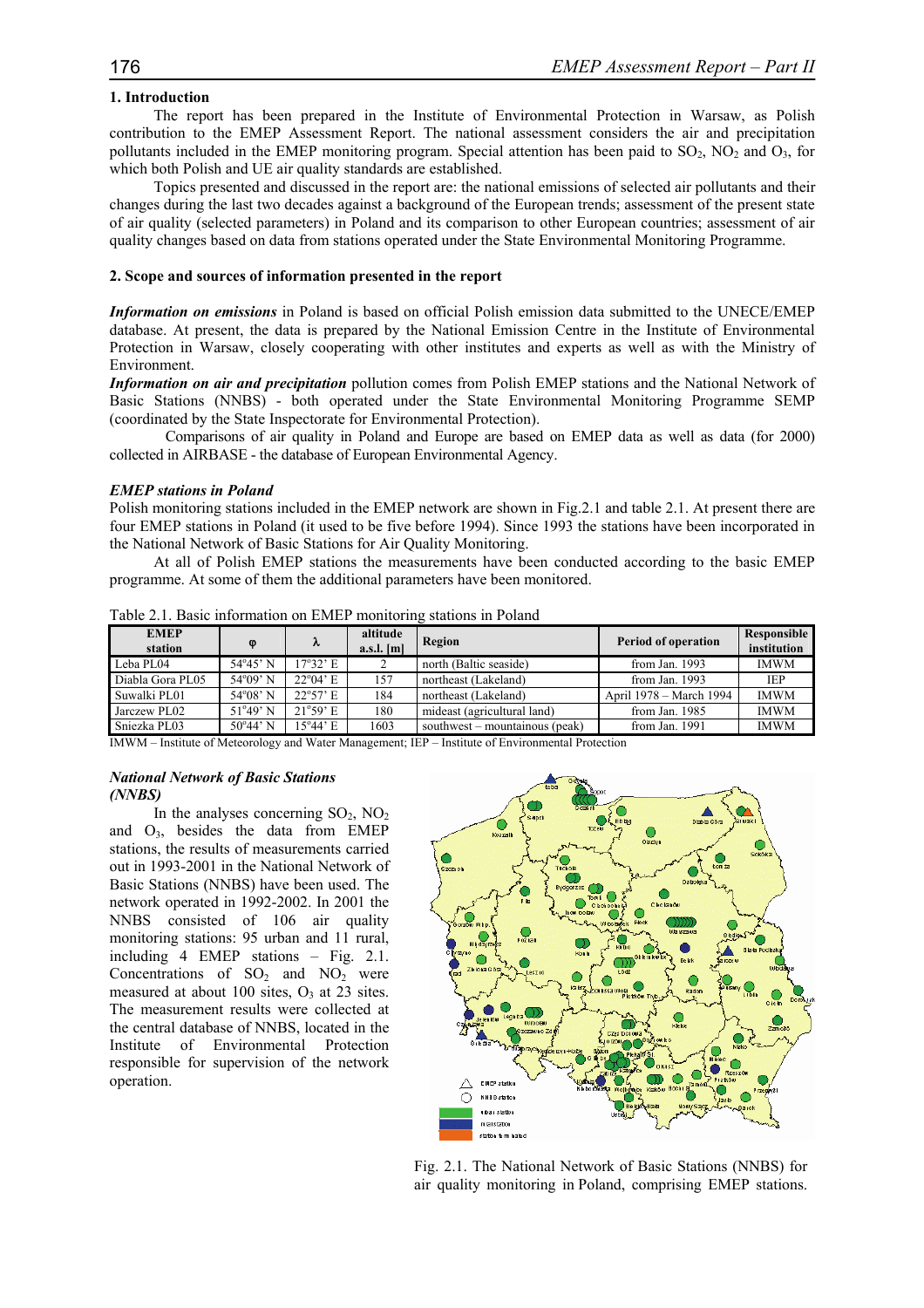## **3. Emission of air pollutants in Poland and its changes in 1980-2000**

# **3.1. Sulphur dioxide**

The main sources of  $SO<sub>2</sub>$  emission in Poland are combustion processes in energy production, domestic heating and manufacturing industry.

Emission of  $SO_2$ , on the level of 1511 ktonnes in 2000, accounted for about 6% of total  $SO_2$  emission in EMEP region. This rather considerable contribution is connected with the country dimension, population as well as structure of fuel consumption.



selected neighbouring countries, and total EMEP in 1980-2000

Fig. 3.2. Relative changes in  $SO<sub>2</sub>$  emissions in Poland and total EMEP in 1980-2000 (values related to 1980 emissions)

Between 1980 and 2000 the national  $SO_2$  emission decreased by more than 63%, from 4100 ktonnes to 1511 ktonnes. Character of emission changes in Poland was similar to observed in some neighbouring countries – Czech Republic and Ukraine (Fig. 3.1). Significant  $SO_2$  emission reduction in Poland has been observed since 1990 – the rate of reduction during the successive years in Poland was like the rate for total sulphur dioxide emission in EMEP area (Fig. 3.2).

The observed emission changes in Poland resulted from emission reduction in all emitting sectors. The reduction was a consequence of structural changes in industry due to economy transformation on one hand and of the abatement measures on the other one.

National total  $SO<sub>2</sub>$  emission in Poland in 2000 was below the target values of the second sulphur protocol and the Gothenburg protocol with respect to 2005 (agreed as 2173 ktonnes). Now it approaches the target value for 2010 (1397 ktonnes) – see table 3.1.

#### **3.2. Nitrogen dioxide**

The main contributors to nitrogen oxides (as  $NO<sub>2</sub>$ ) emission to air in Poland are combustion processes in energy production and manufacturing industry (50% in 2000) and road transport (27%). Due to a fast growing number of cars and problems with traffic fluency in urban areas, the road transport has significant and growing influence on  $NO<sub>x</sub>$  concentrations in air in Polish cities.





Fig. 3.4. Relative changes in  $NO<sub>2</sub>$  emissions in Poland and total EMEP in 1980-2000 (values related to 1980 emissions)

National total emission of nitrogen oxides (as  $NO<sub>2</sub>$ ) in 2000 amounted to 838 ktonnes and was on the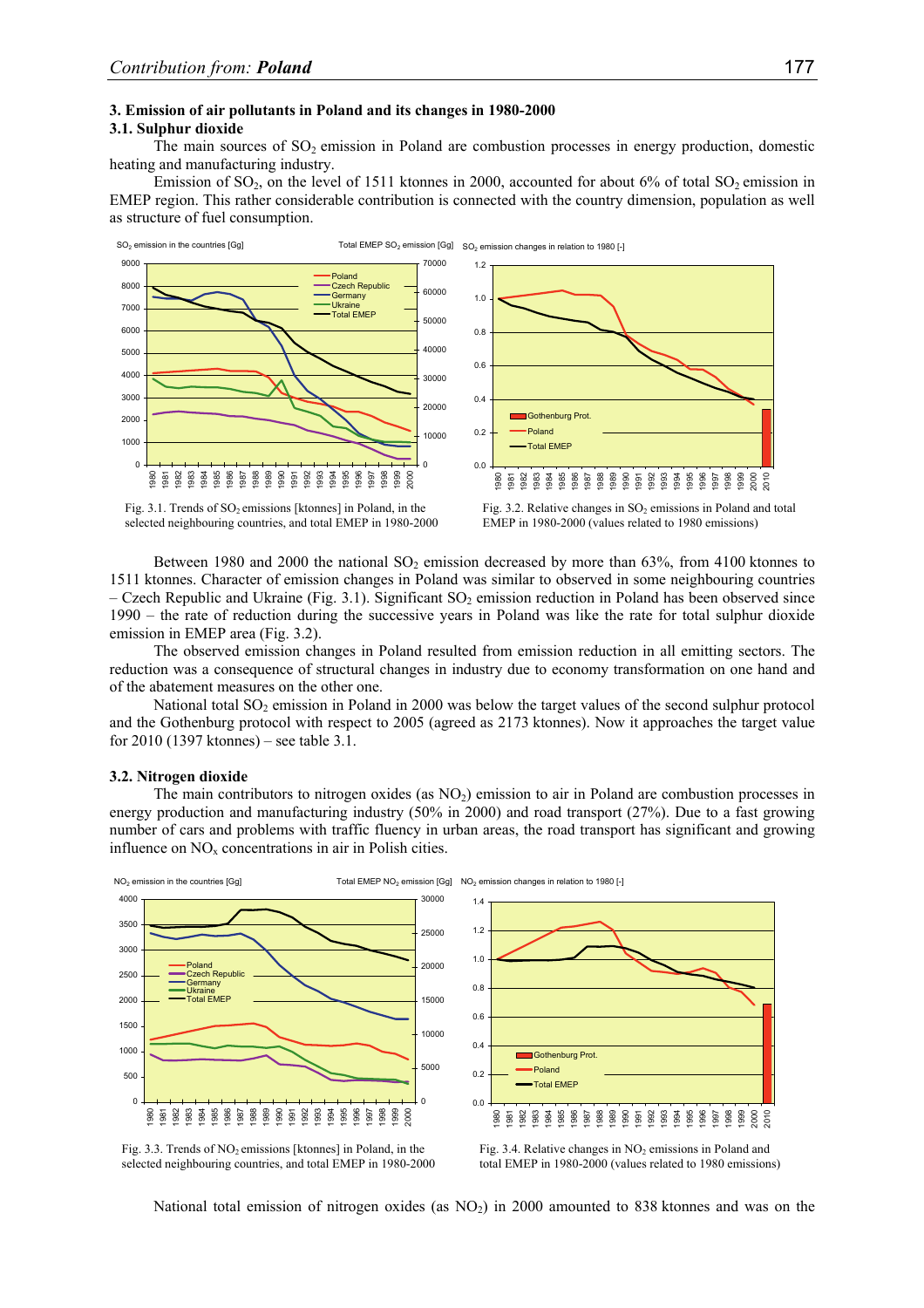average level in Europe. At present Poland accounts for about  $4\%$  of total NO<sub>x</sub> emission in EMEP region (in the period of 1980-2000 it accounted for 4.0-5.7%).

Between 1980 and 2000 total national emission of  $NO<sub>x</sub>$  dropped by 32%, from 1229 ktonnes to 838 ktonnes respectively. Changes in Poland were similar to observed in the neighbouring countries – (Fig.3.3). Compared with the total emission in EMEP region, NO<sub>x</sub> emission in Poland during the last few years have shown faster decrease (Fig. 3.4). Over the last decade, considerable emission reduction has taken place from large sources of energy production sector, resulting from abatement measures in this sector.

In 2000 NO2 emission in Poland has already reached the target level for 2010 from Gothenburg protocol (tab. 3.1). Due to the expanding transport and traffic, it may be difficult to keep the emission below the target by that time.

# **3.3. Ammonia**

Predominant source of ammonia emitted into air in Poland is agriculture (accounting for 94% of total emission in 2000) – animal husbandry and, to a smaller extent, the use of nitrogenous fertilizers.

The national NH<sub>3</sub> emission in 2000 amounted to 322 ktonnes  $(4.5\%$  of total in EMEP region) and represented the average level in Europe.



Fig. 3.5. Trends of NH3 emissions [ktonnes] in Poland, in the selected neighbouring countries, and total EMEP in 1980-2000

Since 1989 a gradual decrease in  $NH<sub>3</sub>$  emission has occurred in Poland, similar to that observed in some neighbouring countries (Fig. 3.5). The national emission dropped from 550 ktonnes in 1980 do 322 ktonnes in 2000 (by about 41%). Rate of the decline in Poland was higher than of total emission in EMEP (Fig. 3.6).

The decrease in ammonia emission in Poland, being a consequence of its changes in agriculture sector, results from a decrease in livestock.

Ammonia emission reduction expected from Poland under Gothenburg protocol has been achieved – the national emission is below the target for 2010 (tab. 3.1).



**3.4. Nonmethane volatile organic compounds** 

Fig. 3.7. Trends of NMVOCemissions [ktonnes] in Poland, in the selected neighbouring countries, and total EMEP in 1980- 2000

NMVOC emitted to air originate mainly from fuel combustion (in 2000 in Poland about 70% including combustion in engines). Significant NMVOC sources are solvent use (26% of anthropogenic emission) and road transport (24%).

National total emission in 2000 was 599 ktonnes and contributed 3.3% to the total emission in EMEP region. NMVOC emission in Poland is of an average level compared to other European countries.

Between 1980 and 2000 emission in Poland was reduced by 42%, from 1036 ktonnes to 599 ktonnes respectively. In the eighties no decreasing trends occurred in Poland. It was similar in the neighbouring countries. At the same time the total NMVOC emission in EMEP region showed upward tendencies (Fig. 3.7).

Emission reduction occurring in the ninetieths in Poland was slower than in the case of total emission in EMEP region, however the reduction achieved over

Fig. 3.6. Relative changes in NH3 emissions in Poland and total EMEP in 1980-2000 (values related to 1980 emissions)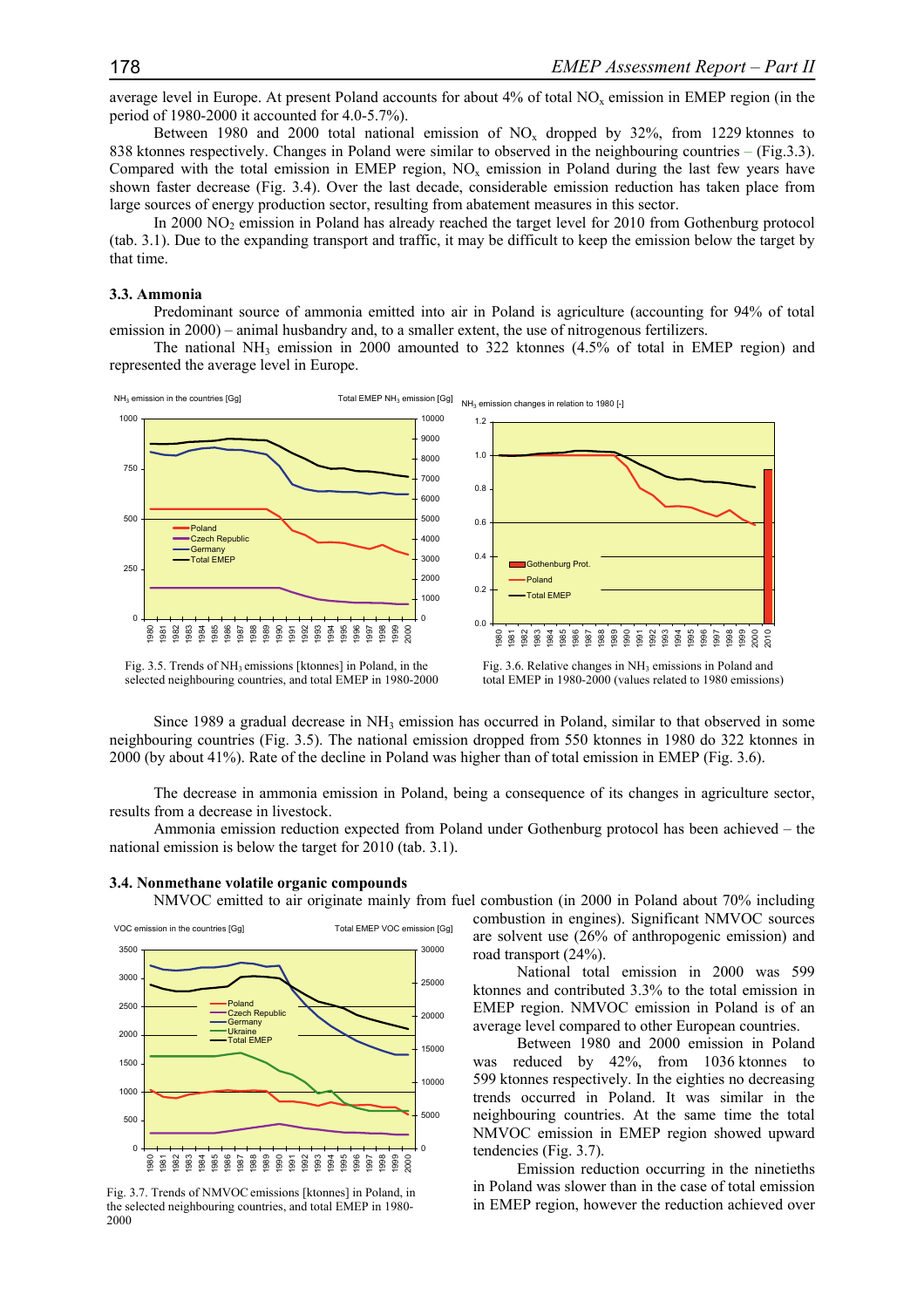the whole period of 1980-2000 in Poland was bigger than total EMEP.

NMVOC emission in Poland in 2000 was lower than the target value of Gothenburg protocol for 2010 (determined as 800 ktonnes - tab.3.1).

## **3.5. Heavy metals: lead, cadmium, mercury**



Fig. 3.8.. Trends of emissions of heavy metals: Pb, Cd, Hg [tonnes] in Poland in 1990-2000

Emission of heavy metals from the first priority group: lead, cadmium and mercury in Poland belongs to the highest among European countries reporting data to UNECE/EMEP. It should be stressed that differences between the countries result in some cases from inventory methodology applied in the assessments of heavy metal emissions.

The largest contributors to emission of heavy metals into air in Poland are combustion processes of solid fuels for energy production purposes. Large heavy metals amounts originate from industrial processes (metallurgy – in case of cadmium and lead, and cement production in case of mercury).

Between 1990 and 2000 lead emission in Poland dropped by 53% in relation to 1990, (i.e. more than twice), cadmium by 45% and mercury by 23% (Fig. 3.8, tab. 3.2).

## **3.6. Concluding remarks on emission changes in Poland**

During the last two decades in Poland, like in many other European countries, air pollutant emissions have decreased substantially. The emission reduction has been a consequence of abatement measures undertaken as a result of obligations imposed on the countries by particular protocols to the LRTAP Convention. Additional factor generating emission changes in Poland and in other countries of Central and Eastern Europe were structural changes in industrial sector resulting from economy transition (including emission reduction due to closing down of some industrial plants particularly harmful to the environment).

Changes in national total emissions observed in Poland between 1980 and 2000 are illustrated by data given in tables 3.1 and 3.2. Emission reduction achieved by Poland so far meet the targets of Gothenburg protocol (table 3.1).

| Pollutant         | <b>Emission</b> [Gg] |      |      |         | Percentage of reduction |                              |  |
|-------------------|----------------------|------|------|---------|-------------------------|------------------------------|--|
|                   | 1980                 | 1990 | 2000 | $2010*$ | Expected*               | <b>Achieved in 1990-2000</b> |  |
| $SOX$ (as $SO2$ ) | 4100                 | 3210 | 1511 | 1397    | 56.0%                   | 52.9%                        |  |
| $NOx$ (as $NO2$ ) | 1229                 | 1280 | 838  | 879     | 31.0%                   | 34.5%                        |  |
| NH <sub>3</sub>   | 550                  | 512  | 322  | 468     | 8.0%                    | 37.1%                        |  |
| <b>NMVOC</b>      | 1036                 | 831  | 599  | 800     | 4.0%                    | 27.9%                        |  |
| CO                | 7406                 | 7406 | 3463 |         |                         | 53.2%                        |  |

Table 3.1. Emissions of:  $SO_2$ ,  $NO_2$ ,  $NH_3$ ,  $NMVOC$  and  $CO$  in Poland in: 1980, 1990 and 2000, and the percentage of reductions: expected (according to Gothenburg protocol) and achieved

\* according to Gothenburg protocol

Table 3.2. Emission reductions of selected heavy metals and POPs in Poland in 1990-2000

| Pollutant                        |                        |        | <b>Emission</b> | Percentage of reduction |  |
|----------------------------------|------------------------|--------|-----------------|-------------------------|--|
|                                  |                        | 1990   | 2000            | in 1990-2000            |  |
| <b>Heavy Metals</b><br><b>HM</b> | Cd [Mg]                | 91.6   | 50.4            | 45.0%                   |  |
|                                  | Hg [Mg]                | 33.3   | 25.6            | 23.1%                   |  |
|                                  | $Pb$ [Mg]              | 1371.7 | 647.5           | 52.8%                   |  |
| <b>POPs</b>                      | Dioxins and furans [g] | 529.1  | 333.4           | 37.0%                   |  |
|                                  | HCB [Kg]               | 62.1   | 46.3            | 25.4%                   |  |
|                                  | PAH [Mg]               | 159.2  | 167.3           | $-5.1\%$                |  |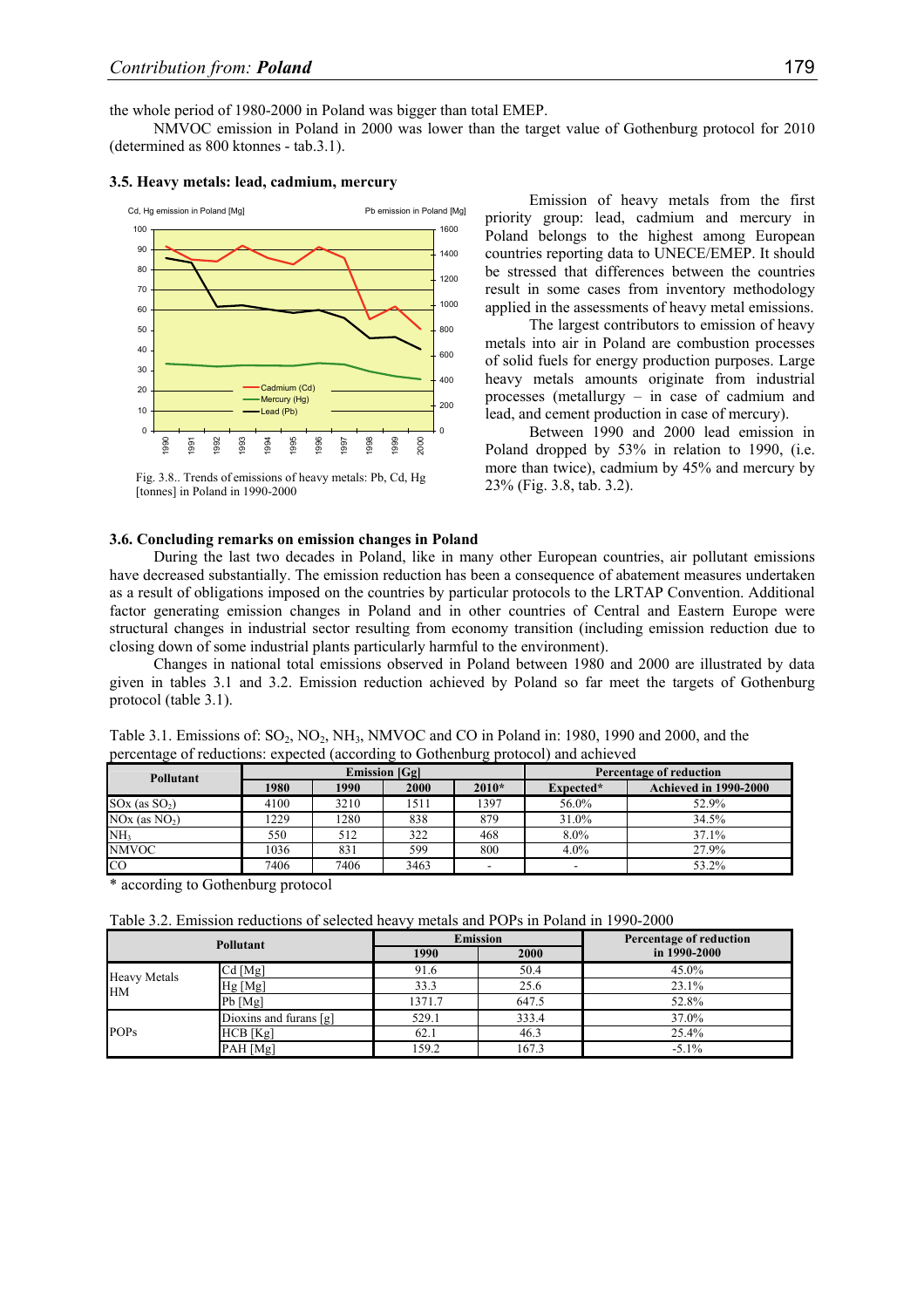# **4. Air pollution and its changes in Poland**

## **4.1. Sulphur compounds**  *4.1.1. Sulphur dioxide*

## *Trends*

Significant reduction of  $SO<sub>2</sub>$  emission to air has led to considerable improvement of air quality in Poland as regards sulphur compounds. A distinct result of the emission decline is decrease in  $SO<sub>2</sub>$  concentrations in air, observed in the second half of ninetieths at the stations belonging to the National Network of Basic Stations (NNBS), both in cities and beyond them (Fig. 4.1) The downward tendencies can also be seen from long term data series of  $SO<sub>2</sub>$  concentrations at particular EMEP stations (presented in chapter 4.1.2).



Fig.  $4.1$ .Changes in annual mean  $SO<sub>2</sub>$  concentrations (averaged over the NNBS sites belonging to the groups: urban, rural, and EMEP stations-without Śnieżka) against a background of emission trends in Poland



Noticeable changes in  $SO_2$  concentrations can also be seen in the most polluted regions in Poland - Upper Silesia and so called Black Triangle. Annual mean  $SO<sub>2</sub>$  concentrations at Czerniawa monitoring station in the Black Triangle region dropped from 48  $\mu$ g/m<sup>3</sup> in 1990 to 8  $\mu$ g/m<sup>3</sup> in 2001 (Fig. 4.2). Distinct lowering tendency of SO2 concentrations has occurred during the past few years at the whole Polish area of the Black Triangle. The improvement is a result of common actions and measures undertaken by cooperating parties: Poland, Czech and Germany as well as the considerable reduction of sulphur emission in Europe.

## *Present state*

At present  $SO<sub>2</sub>$  does not cause problems as air pollutant in Poland. At some areas the higher concentrations may occur locally – however these are local problems, whose scale is incomparably lower than in the eighties and before.

Annual mean  $SO<sub>2</sub>$  concentrations in urban areas (apart from Silesia Agglomeration) were usually lower than  $20 \mu g/m^3$ . In  $2001$  no exceedances of  $SO<sub>2</sub>$  standards (daily and yearly) determined in the UE directive (1999/30/EC) and new Polish regulations were registered at urban sites of NNBS.

Concentrations of  $SO<sub>2</sub>$  measured at NNBS stations in rural areas are much below the limit values both for health protection and ecosystem protection, determined in the UE directive and new Polish law.



Fig. 4.3. Annual mean  $SO_2$  concentrations in the largest Polish and selected European cities in 2000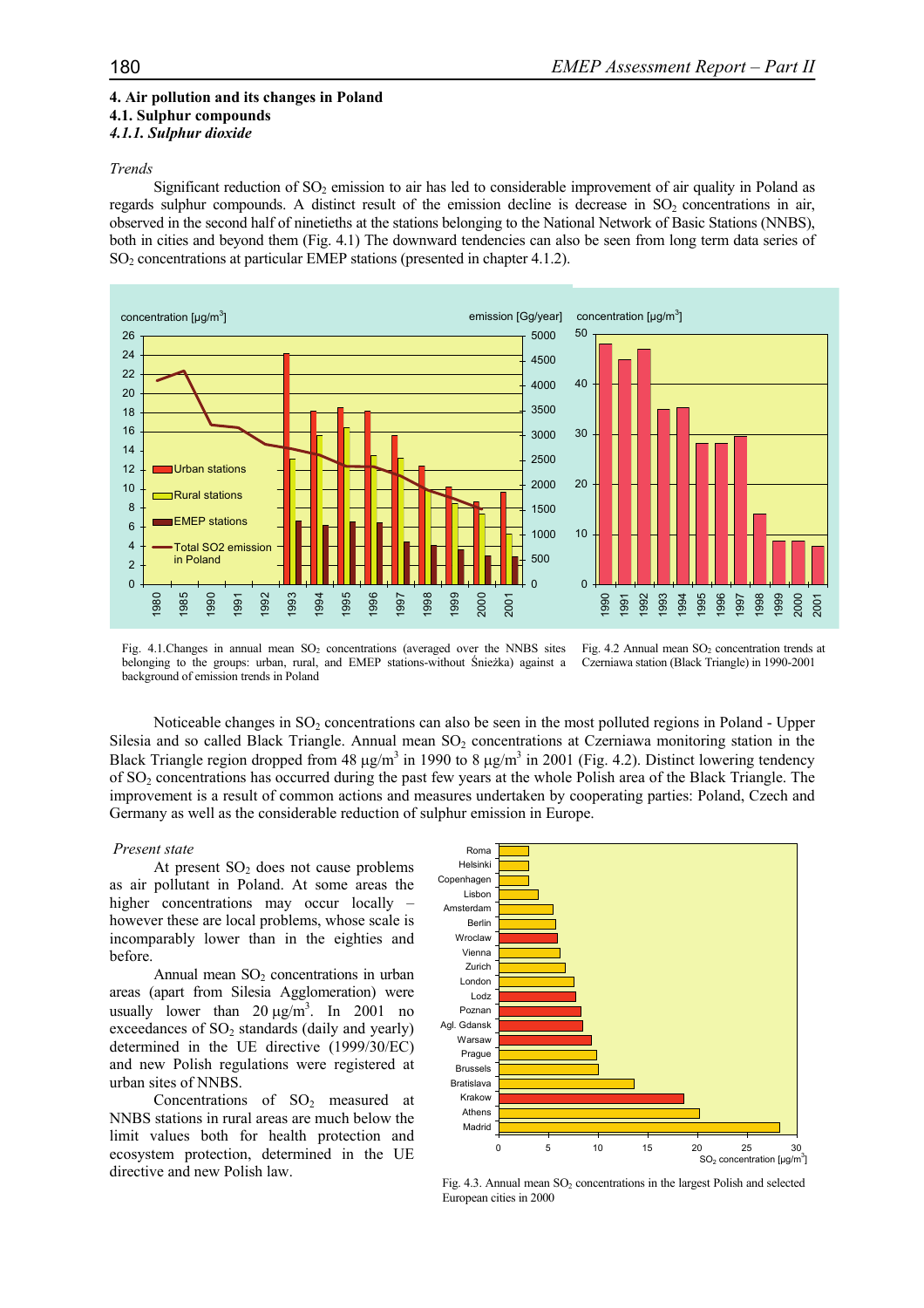# *Poland against a background of Europe*

Despite a considerable improvement, concentrations of  $SO<sub>2</sub>$  in towns of Upper Silesia (Silesia Agglomeration) are still higher than in many other European cities.  $SO<sub>2</sub>$  levels in other big cities in Poland (with population above 250 thousands) are not much different from measured in large European cities. Most of Polish big cities may be regarded as medium-polluted with  $SO<sub>2</sub>$  in Europe (Fig. 4.3).

Regional background SO<sub>2</sub> concentrations, away from inhabited areas, in Poland are close to occurring in other countries of Central Europe, particularly in Czech and Slovakia, and somewhat higher than in Western Europe.

# *4.1.2. Sulphur compounds in ambient air and precipitation at Polish EMEP stations*

concentration [mg  $S-SO<sub>4</sub><sup>2-</sup>/l$ ]



concentration [ $\mu$ g S-SO<sub>2</sub>/m<sup>3</sup>]

emission [Gg S/year]



concentration [µg  $S-SO<sub>4</sub><sup>2-</sup>/m<sup>3</sup>]$ 



Fig. 4.4.Annual mean concentrations of oxidized sulphur compounds in air ( $\mu$ gS/m<sup>3</sup>) and precipitation (mgS/l) at Polish EMEP stations.

 The earlier discussed changes in sulphur oxides emissions to the atmosphere have been reflected in sulphur dioxide and sulphate concentrations at Polish EMEP stations. The highest values of the mentioned parameters were observed in 1985-1988, while the lowest in the year 2000 (Fig. 4.4). During that period the annual average concentrations of S-SO<sub>2</sub> observed in north-eastern and middleeastern Poland decreased by about 80 % and the corresponding concentrations of  $S-SO<sub>4</sub>$  by about 75 %. In the initial phase of measurements at Suwalki station (1979-1984) the concentrations of sulphur were lower by 40 % in average than in the period of the highest pollution level ever observed.

In the years 1976-1977 the sulphur content in precipitation in north-eastern (Suwalki) and south-western regions (Sniezka, mountain station in the Black Triangle) was comparable and amounted to ca. 2 mgS/l. Until the beginning of eighties it increased by about a dozen % or so in Suwalki area and by more than 80 % at Sniezka station. The decline in sulphur concentration started earlier in precipitation than in the air, just at the beginning of eighties. After the 20 years period the average annual concentrations in north-eastern region were lower by ca. 70 % and in south-western by ca. 80%.

A decline of sulphur load deposited with precipitation to the ground, similarly as sulphates concentrations in precipitation, began in the early eighties. Between 1980 and 2000 the wet deposition decreased by 76 % in northeastern region and dropped by 81 % in southwestern.

The monitoring results at EMEP stations indicate a decreasing tendency in air pollution with oxidized sulphur compounds in all regions under investigation. Trends of sulphate concentrations in precipitation and wet deposition of sulphur are most evident. Among the considered regions the middle-eastern Jarczew region show the most explicit trends, with declining tendency for oxidized sulphur compounds in air, precipitation and wet deposition, examined since 1985.

In 2000 the annual mean concentrations and wet deposition values where the lowest or almost the lowest in the following data series: since the end of seventies in north-eastern region, since the half of eighties in middle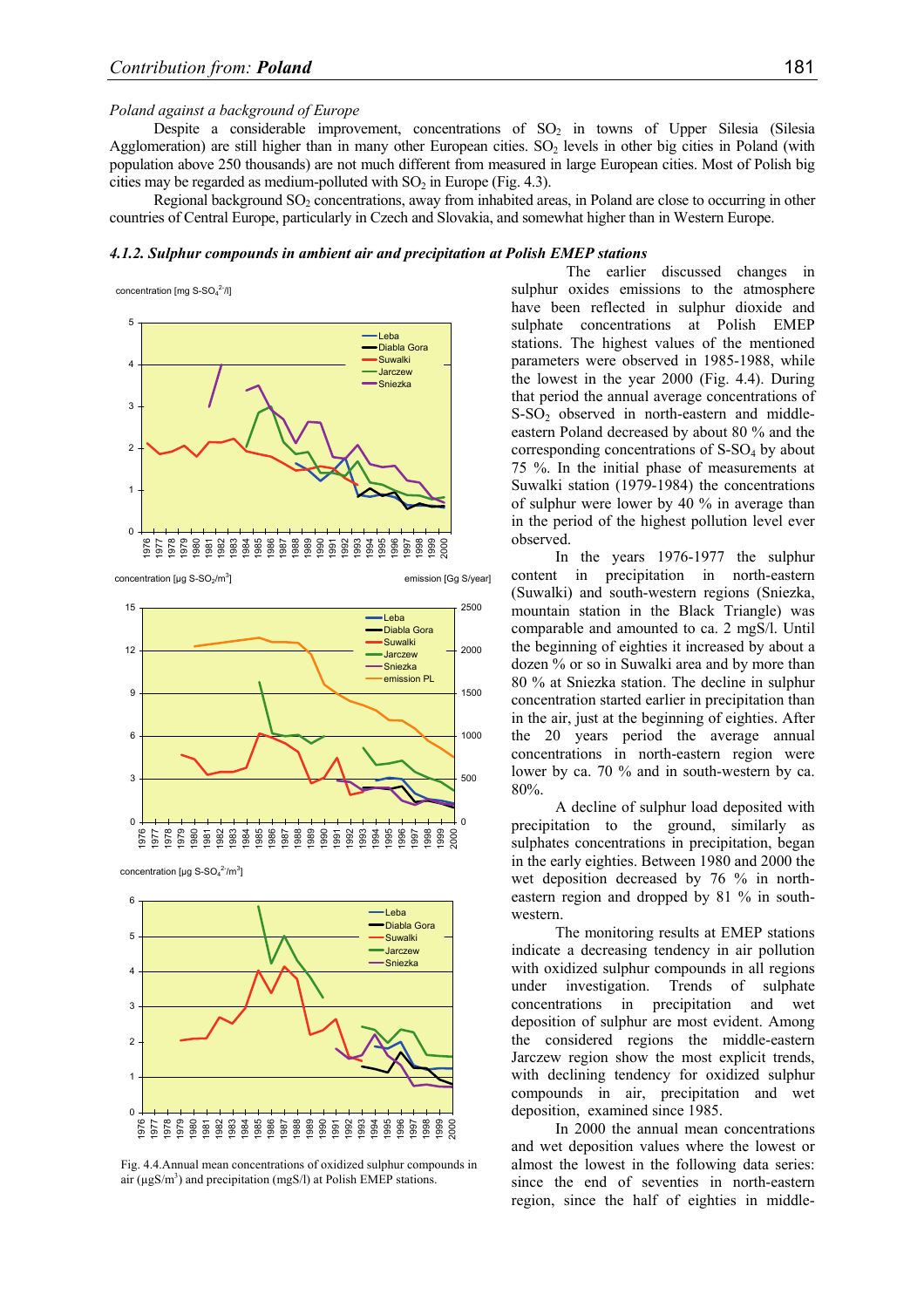eastern region, since 1993 and 1994 in northern (sea-side) region and, in south-western region (Sudety Mountains) since 1981 in precipitation and since 1991 in air.

Dominating directions of air inflow in Poland in 1985-2000 were W, NW and SW. Sulphur content in air masses coming from these specific sectors (as well as from N) shows a declining tendency for  $SO<sub>2</sub>$  and sulphate in aerosol in all regions.

Annual average concentrations of oxidised sulphur compounds measured at Polish EMEP stations in 2000 amounted to: for sulphur dioxide 1.0-2.2  $\mu$ gS/m<sup>3</sup>, sulphate in aerosol 0.7-1.6  $\mu$ gS/m<sup>3</sup>, sulphate in precipitation 0.6-0.8 mgS/l and wet deposition 0.3-0.7 gS/m<sup>2</sup>year. In comparison with the background concentrations in other European countries the Polish data are medium or high.

The SO<sub>2</sub> concentrations at EMEP sites in Poland in 2000 accounted for 4-11% (for Jarczew and Diabla Gora respectively) of the limit value for ecosystem protection according to the new Polish and the UE standards. During the whole period of measurements at Polish EMEP sites (table 2.1) the highest yearly mean concentration was in Jarczew in 1985 (the first year of measurements at the site) and accounted for 50% of the present limit value. Wet sulphur deposition of 0.5  $gS/m^2$ /year in 2000 was exceeded only at Sniezka station (by 40%).

## **4.2. Nitrogen compounds**





Fig. 4.5. Changes in annual mean  $NO<sub>2</sub>$  concentrations (averaged over the NNBS sites belonging to the groups: urban, rural, and EMEP stations-without Śnieżka) against a background of emission trends in Poland



Fig.  $4.6$ . Annual mean NO<sub>2</sub> concentrations in the largest Polish and selected European cities in 2000 (Averaged values from non traffic stations).

#### *Trends*

Downward trend in  $NO<sub>2</sub>$ emission in Poland is less pronounced than for  $SO<sub>2</sub>$ . Concentration changes of  $NO<sub>2</sub>$  in ambient air over the years are also smaller. However, in comparison with the eighties, a distinct improvement in air quality with regard to  $NO<sub>2</sub>$  has taken place, both in urban and rural areas. The positive changes can be seen, among others, from long-term measurements carried out since the eighties at some EMEP stations in Poland (discussed in chapter 4.2.2).

Fig. 4.5 illustrates annual mean  $NO<sub>2</sub>$  concentrations at urban, rural, and EMEP stations (average values for the NNBS sites belonging to the particular groups) in 1993- 2001 against a background of longterm emission trends in Poland. It is

worth to notice the  $NO<sub>2</sub>$  concentration decrease in the period of 1996-98, accompanying the considerable  $NO<sub>2</sub>$  emission reduction in Poland at that time (mainly from energy sector).

#### *Present state*

Measurements carried out at the National Network of Basic Stations show that in 2001 at more than half of urban monitoring sites, located beyond a direct influence of road traffic, annual mean  $NO<sub>2</sub>$  concentrations were lower than  $20 \mu g/m^3$ , i.e. half of the annual limit value for health protection according to the UE directive (1999/30/EC) and new Polish air quality standards. Since a few years no exceedances of the limit values for annual  $NO<sub>2</sub>$  concentrations have been stated at the NNBS stations. In the vicinity of streets wit intensive traffic,  $NO<sub>2</sub>$ concentrations are usually higher and exceedances of the limit values may occur.

Due to traffic emissions,  $NO<sub>2</sub>$ concentrations in urban areas are usually higher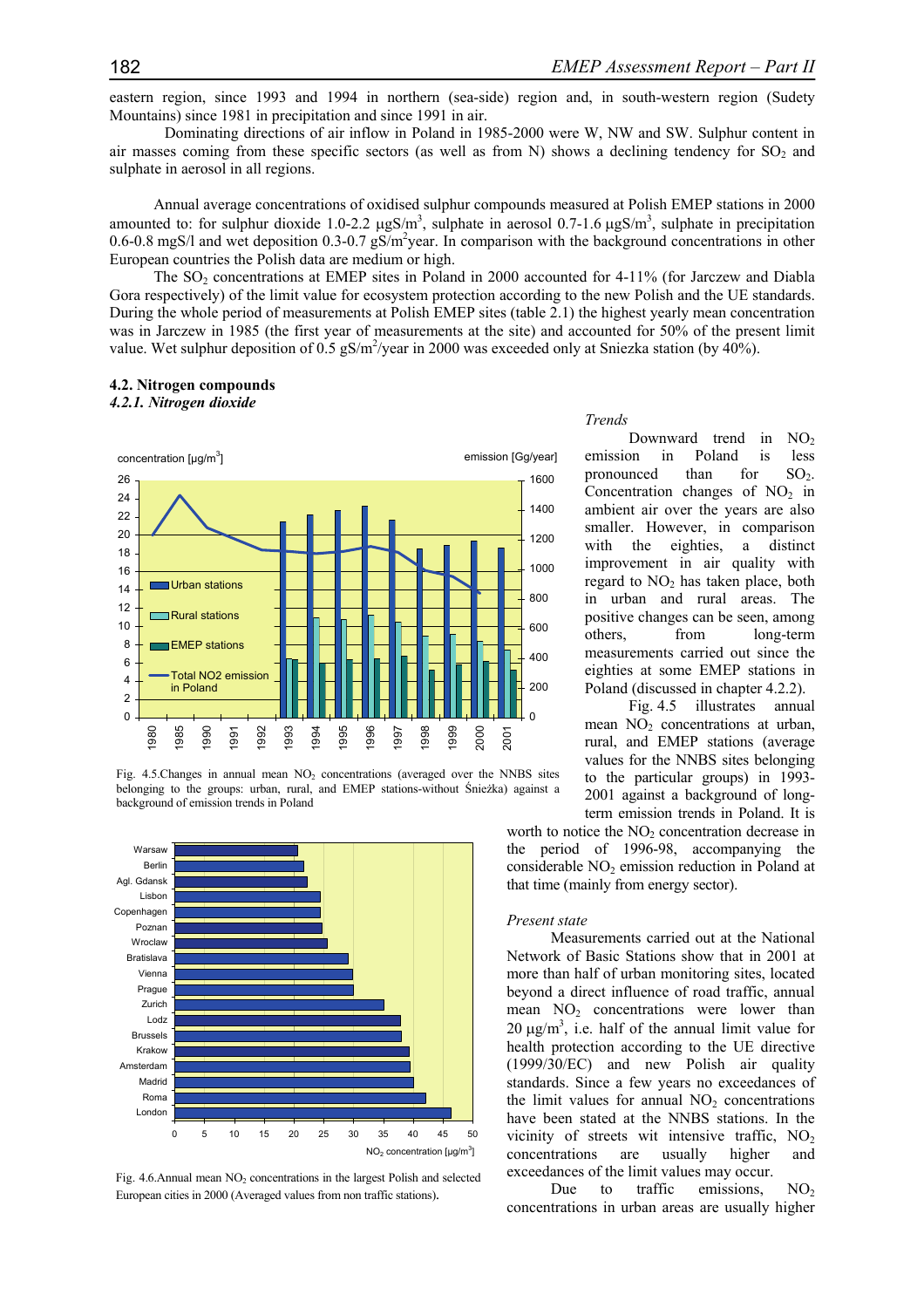than in the rural ones.  $NO<sub>2</sub>$  concentrations in rural areas since a few years are much lower than the limit values (UE and Polish) regarding both health and ecosystem protection. Even at the areas of Upper Silesia and the Black Triangle, regarded as most polluted in Poland, NO<sub>2</sub> rural concentrations during the past few years have been much below the considered limit values

#### *Poland against a background of Europe*

Air pollution by  $NO<sub>2</sub>$  in Polish cities is at present less serious problem than in many other European cities (Fig. 4.6). The main reason for this is much higher contribution of road transport to  $NO<sub>x</sub>$  emissions in the UE countries and climatic conditions in some of them. Regional background NO<sub>2</sub> concentrations in Poland are on the medium level compared to other European countries.

# *4.2.2. Nitrogen compounds in ambient air and precipitation at Polish EMEP stations Oxidised nitrogen compounds*

Dynamics of changes in annual mean concentrations of oxidized nitrogen compounds in ambient air and precipitation (Fig. 4.7) and their wet deposition monitored at EMEP stations in Poland is weaker than observed for sulphur compounds (Fig. 4.4). However, decreasing tendencies have been recorded at the stations.

In the end of nineties, annual mean concentrations of nitrogen dioxide  $NO<sub>2</sub>$  and nitrates in air were by about 35% lower than in the second half of eighties. Declining tendency of the concentrations in this period is clearly seen at Jarczew site with long term data series. It is also confirmed by joint data series from two stations located in north-eastern Poland: Suwalki and Diabla Gora.



Since around 1994 only slight changes have been observed at all Polish EMEP stations. In the last two years considered, the concentrations of oxidized nitrogen increased at some stations.

Annual concentration roses for  $NO<sub>2</sub>$ , different to  $SO<sub>2</sub>$ , are balanced – in different regions where EMEP stations are located the  $NO<sub>2</sub>$  concentrations were not much different, independently of air mass inflow direction. Only at the sea-side station Leba, the air inflow from land, particularly from S and SW directions, resulted in higher NO<sub>2</sub> concentrations. At all EMEP stations, independently of time period, mass inflow from south sector was accompanied by increased nitrates content in air.

Precipitation monitoring data from stations Suwalki and Jarczew show that the lowering tendency of nitrates content in precipitation started from 1986, and after fifteen years resulted in drop by 30% and 40% respectively at the mentioned stations. At the mountain station Sniezka, the nitrate concentrations show noticeable inter-annual variations with no clear trend - however during the past two decades a slight decrease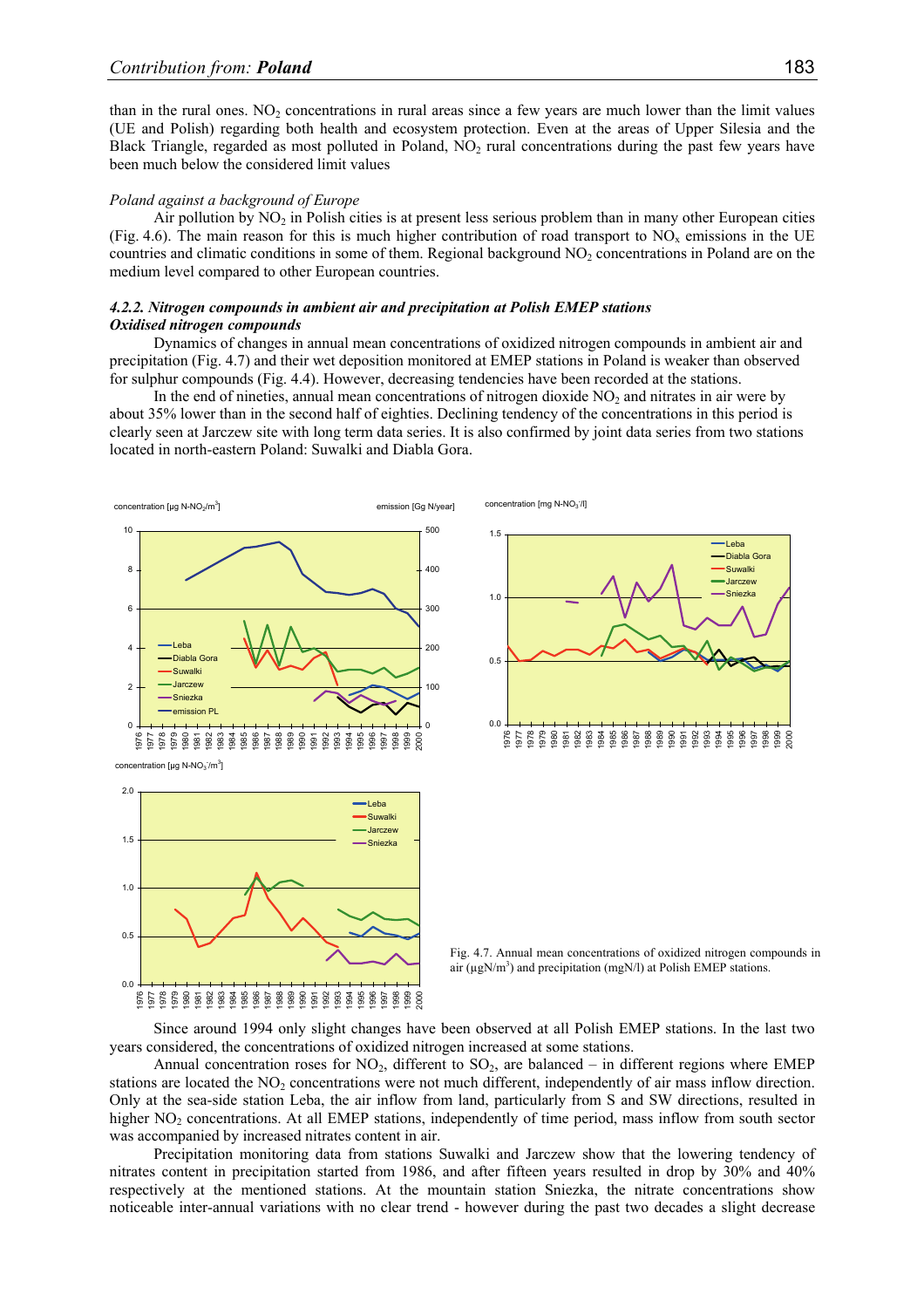tendency can be seen. In the nineties, differences in the nitrates level between the stations located in lowlands and the mountain station Sniezka increased, opposite to sulphate concentrations in precipitation.

Nitrate load deposited to the ground with precipitation in the lowland regions of Poland for over 20 years was about 0.3-0.4 Mg N/km<sup>2</sup>year. In the upper part of Sudety Mountains it was about 1.0 Mg N/km<sup>2</sup>year on the average.

In comparison with other EMEP stations, annual average NO<sub>2</sub> concentrations at Polish stations in northern and south-western Poland (about  $1.0$ -1.7  $\mu$ gN/m<sup>3</sup> in 2000) were close to observed at other EMEP sites in Central Europe. North-eastern part of Poland belonged to areas of low NO<sub>2</sub> level, while middle-eastern with concentrations of 3.0  $\mu$ gN/m<sup>3</sup> – represented background pollution level typical of Western Europe.

Average nitrate concentrations in precipitation at Polish lowland EMEP stations were around 0.5 mgN/l and were close to measured at other EMEP stations in Central Europe. At the mountain station Sniezka the concentrations of about 1.1 mgN/l were among the highest in Europe.

In relation to the actual Polish ambient air quality standards, annual mean  $NO<sub>2</sub>$  concentrations in 2000 at EMEP station in middle-eastern part of Poland accounted for 25% of the limit value for ecosystem protection (established for NOx), at the remaining areas where EMEP stations are located – for 7-14%. At the stations operated in 1985, Suwalki and Jarczew, the concentrations accounted for 37% and 43% of the limit value respectively.

## *Ammonium ions*

Intensity and character of changes of annual mean concentrations of ammonium ions in air and precipitation (Fig. 4.8) and their wet deposition are similar to observed for oxidized sulphur compounds (Fig. 4.4).



Fig. 4.8. Annual mean concentrations of ammonium ions in air  $(\mu gN/m^3)$  and precipitation (mgN/l) at Polish EMEP stations

Declining tendencies have occurred for ammonium ion concentrations in air and precipitation as well as for the sum of ammonium and ammonia (measured since 1992). In the period of 1985-2000 annual mean ammonium ion concentrations decreased in air by around 75%. In precipitation it decreased by 60-70% in eastern regions and by about 75% in south-western. Wet deposition of reduced nitrogen in 2000 accounted for 35% of its value of 1985 in the east and only 23% at Sniezka station.

Long time data series show the highest concentrations of ammonium ions in air at Jarczew station, located at typical agriculture region. The highest content of reduced nitrogen in precipitation in majority of years was found at Sniezka station – where the annual mean wet deposition in 1985-2000 was 1.1 Mg/km<sup>2</sup>year (at other EMEP sites in Poland it was around  $0.5 \text{ Mg/km}^2$ year).

Annual average concentrations of ammonium ions at Polish EMEP stations in 2000 amounted to: in aerosol 0.58-1.57  $\mu$ gN/m<sup>3</sup>, in air 0.87-2.38  $\mu$ gN/m<sup>3</sup>, in precipitation 0,46-0,72 mg/l. Wet deposition of reduced nitrogen ranged from 0.30 to 0.47  $Mg/km^2$ year.

#### **4.3. Acidity of precipitation**

Changes in annual mean pH values at Polish EMEP stations are shown in Fig. 4.9. Since mid eighties till the end of nineties the precipitation acidity decreased by 2.5 times in middle-eastern Poland and by 3 times at Sniezka station. Average pH value changed from below 4.0 to around 4.4 at Sniezka and from 4.1-4.5 in eastern Poland to around 4.6. In north-eastern region the long term trends show weaker but favourable tendencies.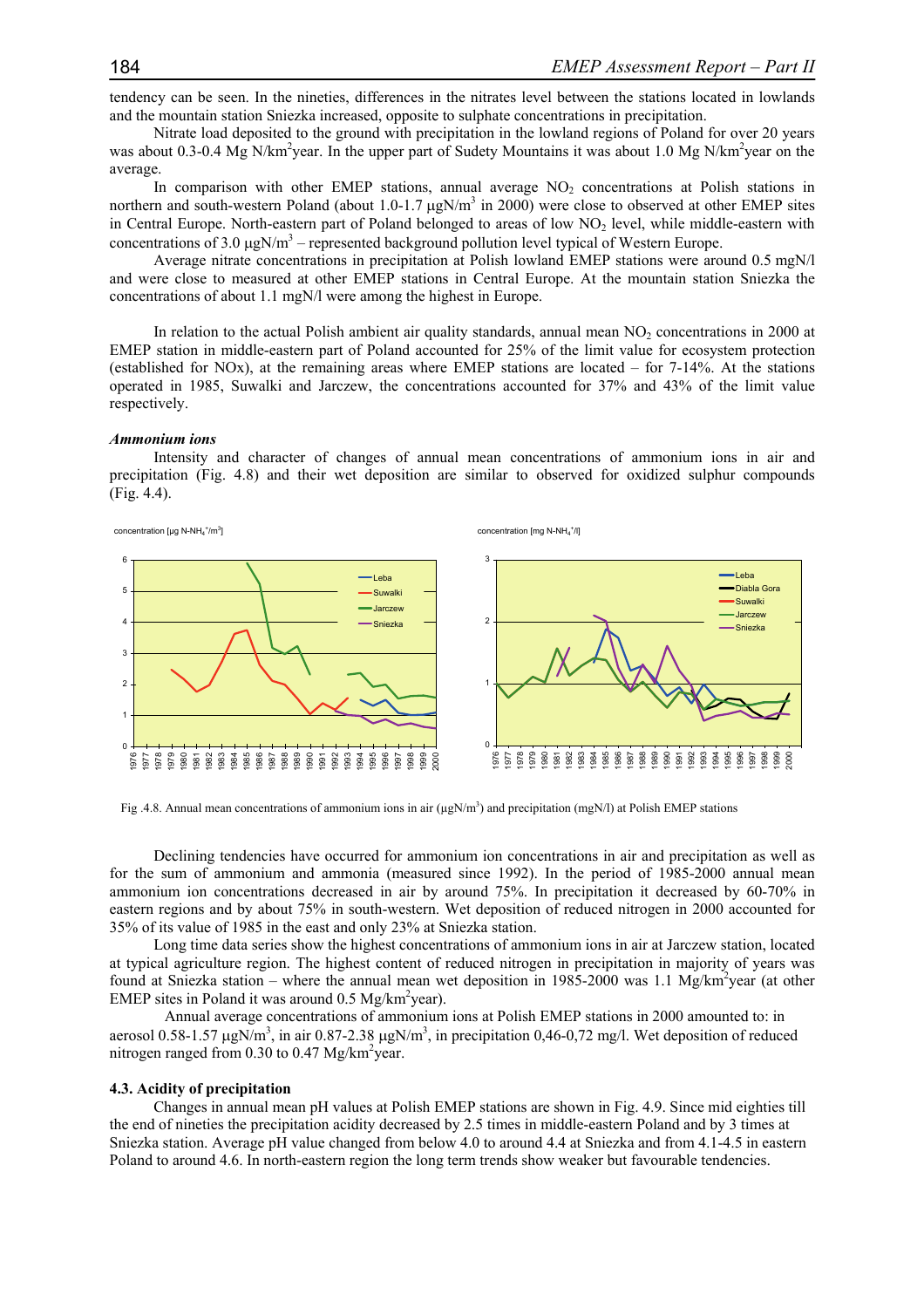

Fig .4.9. Annual mean pH values at Polish EMEP stations

# **4.4. Ozone**

Ozone data series in Poland are much shorter than for sulphur and nitrogen compounds. Ozone



Fig.  $.4.10$ . The 99.9<sup>th</sup> percentile of 1-hr ozone concentrations at urban background stations in 2000 *(based on Airbase data).*

AOT concentration [µg/m<sup>3</sup>\*h]



Fig. 4.11 Average AOT values (April-September 2000) based on EMEP monitoring data *(Data source: EMEP/CCC)*

Wet deposition of hydrogen ions show significant changes with downward tendency only at mountainous region of south-western Poland (Sniezka station at Black Triangle area). Hydrogen load dropped from around  $140 \text{ mg/m}^2$  in 1981 to ca. 40 mg/m<sup>2</sup> in 2000 (since 1990 it was below 60 mg/m<sup>2</sup>, except for 1995). In other regions the wet deposition approximated to 20 mg/m<sup>2</sup> with some inter-annual changes.

In 2000 the values of pH in precipitation at Polish EMEP stations were about 4.5 at Diabla Gora and Sniezka and 4.6 at Jarczew and Leba. Wet deposition of hydrogen ions was around 13 mg/m<sup>2</sup> in middle-east-eastern and northern regions, about 20 mg/m<sup>2</sup> in north-eastern and 36 mg/m<sup>2</sup> at mountain station Sniezka.

monitoring at Polish EMEP stations started in 1996, and at the stations belonging to NNBS in 1994.

Very high ozone concentrations are not detected in Poland. However every year a few or a dozen or so episodes are observed, lasting for a few days, when higher ozone concentrations occur at the same time at rather large area. Increased ozone concentrations usually happen from April till August. Under conditions conducive to ozone formation, an exceedance of information threshold of 180  $\mu$ g/m<sup>3</sup> (determined in the UE directives and in the new Polish regulations) may occur. In 2001 two cases of the exceedance were recorded, both in south-western Poland (not at EMEP station). No exceedances of alarm threshold  $(240 \mu g/m^3)$  were detected.

High ozone concentrations, above the information level  $(180 \text{ µg/m}^3)$ , occur in Poland less frequently than in most countries in Central and Southern Europe, and more frequently than in Northern Europe. Concentration levels in the

> biggest cities in Poland are comparable with detected in cities of Western and Central Europe and lower than in Southern Europe (Fig. 4.10).

Fig. 4.11 shows AOT40 and AOT60 values averaged for all EMEP sites in a country, (calculated according to EMEP method). Average AOT in Poland is lower than in Austria, Czech Republic and Switzerland, much lower than in Southern Europe: Greece, Malta, Slovenia and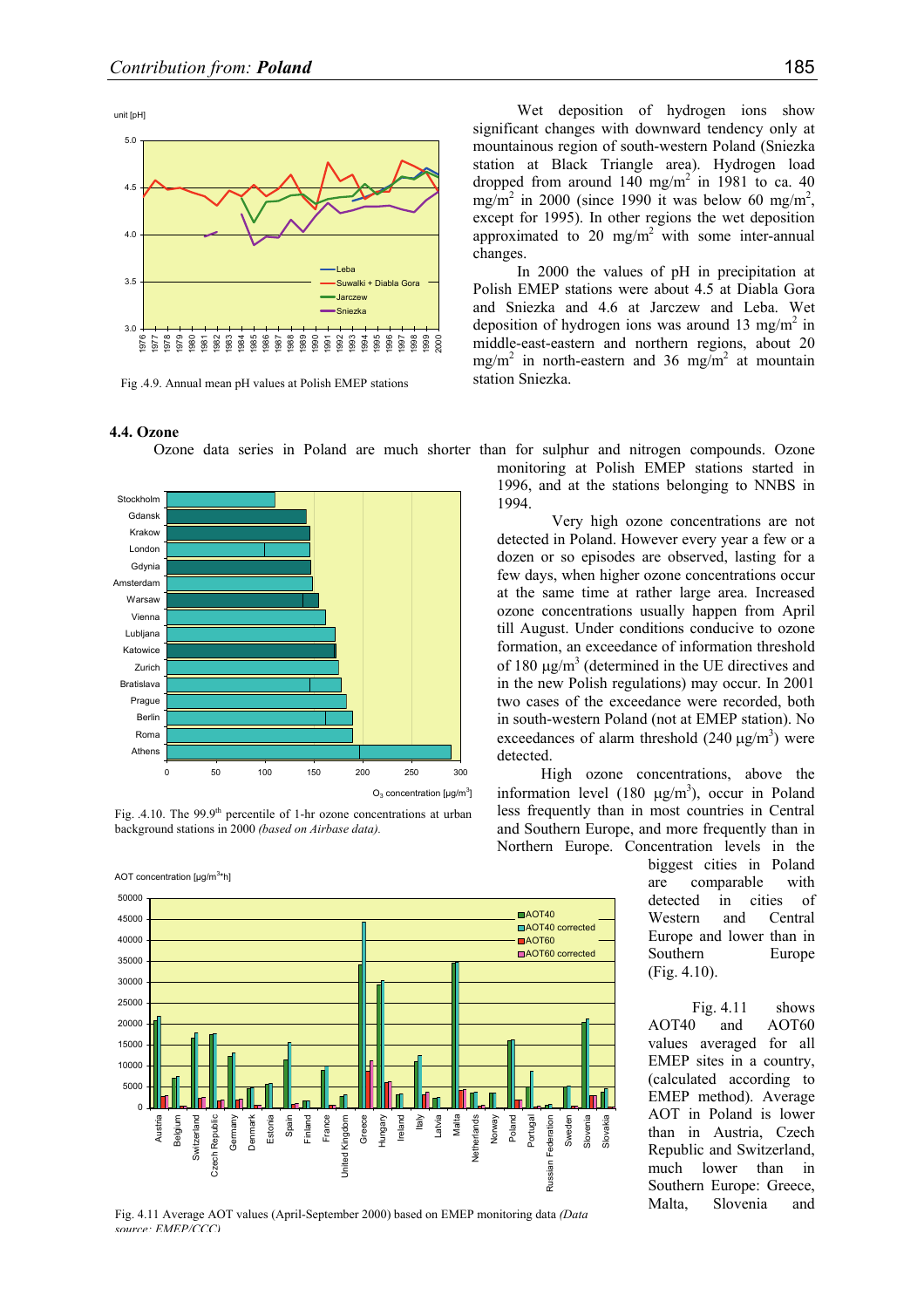



higher than in Western Europe and Scandinavian countries.

Annual pattern of ozone concentrations and frequency of occurrence of high concentrations, above or close to the threshold values, differ considerably from year to year, mainly due to variations of the meteorological parameters determining ozone formation and depletion in the atmosphere. Thus it is difficult to find a definite tendency of changes in high concentrations. It seems, however, that over the 6 years considered (1996- 2001) some decline in maximum concentrations and their frequencies can be seen (Fig. 4.12). The lowering trend is not explicit. Opposite, increasing trends, also very slightly outlined, can be seen in case of annual mean ozone concentrations in Poland.

# **5. Transboundary transport of sulphur and nitrogen compounds in the light of EMEP modelling results**

In terms of transboundary transport of air pollutants, EMEP modelling results are the main source of information on pollutant fluxes transported over long range in Europe. For many countries EMEP calculations are the only source of information on transboundary exchange of pollutants.

 The modelling results of transboundary transport of oxidized sulphur, oxidized nitrogen and reduced nitrogen obtained from EMEP MSC-W models for Poland show that in the total budget of mass of air pollutants transported across Polish borders, both import and export of the pollutants constitute a significant amount in comparison with the national emissions.

## *Sulphur*

 According to EMEP modelling results, in 1998 around 640 ktonnes of sulphur (in form of oxidized sulphur compounds) was deposited in Poland. About 360 ktonnes (56%) originated from domestic emission sources and about 280 ktonnes (44%) – from other countries. At the same time, considerable amount of oxidized sulphur emitted in Poland moved out across the borders or to the free troposphere. Out of 950 ktonnes of emitted sulphur, about 38% was deposited in Poland. The remaining 62% was exported beyond the country. *Oxidized nitrogen* 

Oxidized nitrogen deposition calculations show that in 1998 about 240 ktonnes of nitrogen deposited at Polish territory. Only 84 ktonnes (35%) originated from domestic sources and as much as 156 ktonnes (65%) from external sources. On the other hand, out of the national emission of oxidized nitrogen amounting to 302 ktonnes (as N) only 28% was deposited in the country, while 72% was transported with air masses outside Poland (to other countries or to the free troposphere).

# *Reduced nitrogen*

According to deposition estimations of reduced nitrogen, in 1998 about 276 ktonnes (as N) was deposited in Poland. In comparison with sulphur and oxidized nitrogen, the share of national emission sources in reduced nitrogen deposition was larger - they accounted for 67% (186 ktonnes). The remaining 33% (90 ktonnes) of reduced nitrogen originated from outside sources. Comparison of emission of reduced nitrogen (305 ktonnes as N) with the deposited amount shows that 61% of emitted compounds remained in Poland. About 39% was transmitted across borders and deposited in other countries or moved to free troposphere. It can be seen that deposition of reduced nitrogen is much more connected with its emission from nearby sources and the transboundary transport's role is weaker than for sulphur and oxidized nitrogen.

As can be seen from EMEP calculations, since many years Poland has held the position of a net-exporter (the country whose export of the considered sulphur and nitrogen compounds is bigger than their import).

 The largest amounts of sulphur and nitrogen compounds imported to Poland in 1998 originated first of all from Germany and Czech Republic and also from Ukraine (reduced nitrogen).The pollutants exported from Poland were transmitted mainly to Russia, Ukraine and Belarus as well as to Scandinavian countries Fig. 5.1-5.2

Similar pattern of exchange (export and import) of pollutants between Poland and the neighbouring countries was obtained from EMEP calculations for the preceding years. The pattern, showing the directions of transboundary pollutant fluxes over Poland, results from domination of westerly and south-westerly winds in Central Europe.

 The amounts of sulphur and nitrogen deposited in Poland due to transboundary transport (inflow) and emissions from internal sources, calculated for succeeding years, sometimes show substantial differences. The differences undoubtedly result from significant reductions in SO<sub>2</sub> emissions in some countries (particularly Germany and Ukraine as well as in Czech Republic and Russia) and from inter-annual variability of meteorological parameters. Not less crucial are in this case the changes in EMEP models, introduced after 1996, and transition from Lagrangian to Eulerian model, aimed at improvement of assessment of transboundary air pollution.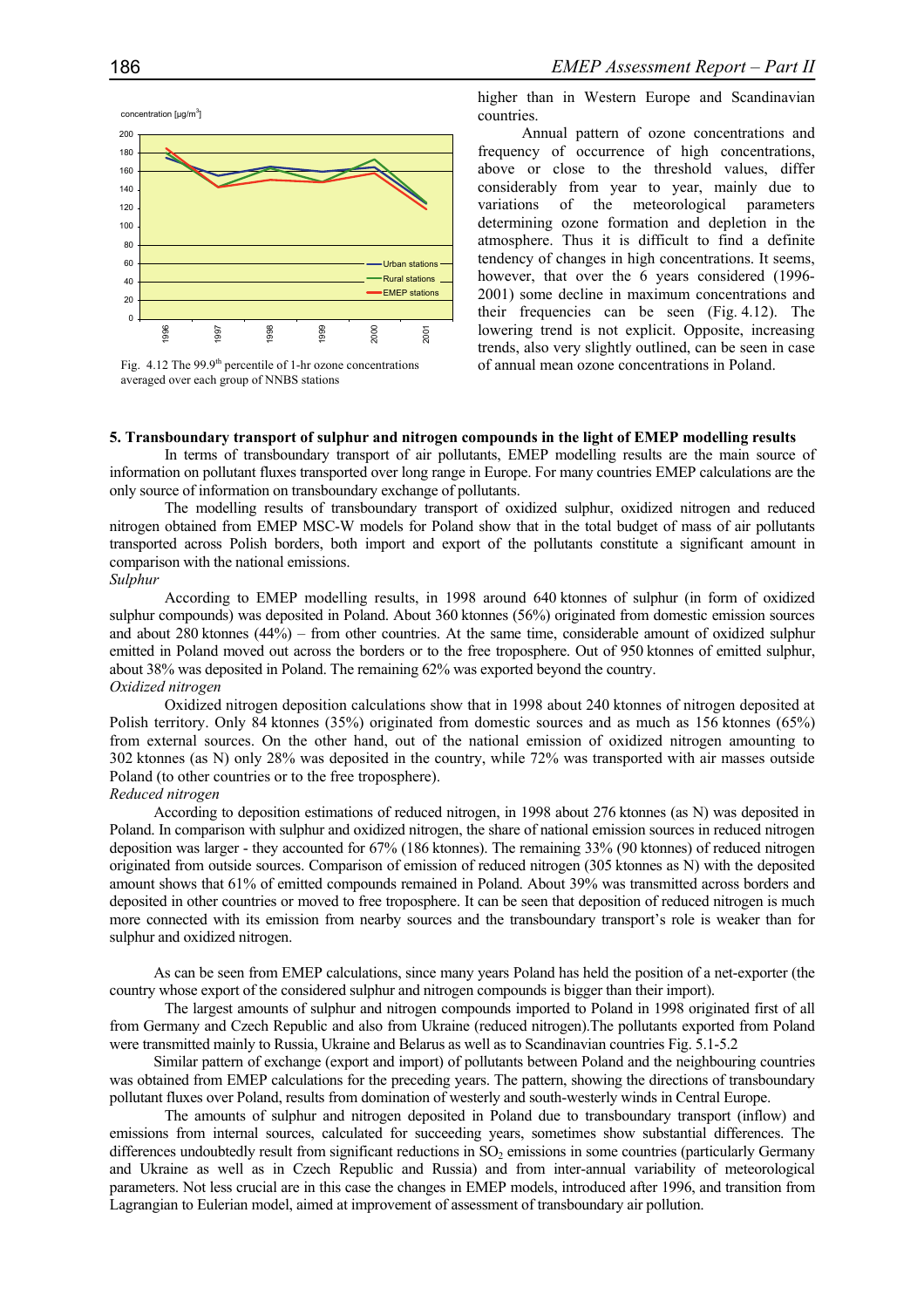

Fig. 5.1. Deposition of oxidised sulphur  $[10^3t(S)/year]$  resulting from emission in Poland and imported to Poland, according to EMEP calculations for 1998 (based on Eulerian Acid model).

Fig. .5.2. Deposition of oxidised nitrogen compounds  $[10<sup>3</sup>$ t(N)/year] resulting from emission in Poland and imported to Poland, according to EMEP calculations for 1998 (based on Eulerian Acid model).

According to EMEP estimations, in the period of 1980-1998 a significant decrease in sulphur deposition in Poland occurred. Total deposition of sulphur compounds was reduced twice, in this the deposition from external sources (import) decreased by above 60% (in relation to the year 1980) and the deposition from domestic sources dropped by about 40%. Sulphur emission reduction in Poland over the considered period was above 60% (see chapter 3).

 Deposition of oxidized and reduced nitrogen in Poland, according to EMEP modelling results, did not change considerably between 1980 and 1998 (decreased by a few percent). The changes in calculated depositions are evidently smaller than in  $NO<sub>x</sub>$  and  $NH<sub>3</sub>$  emissions in Poland over that period.

#### **6. Concluding remarks on air quality in Poland**

Substantial reduction of air pollutant emissions over the past two decades has evidently resulted in general improvement of air quality in Poland. Dynamics of the observed changes in air pollution concentrations is however differentiated – depending on pollutants and areas.

Distinct concentration reductions occurred in case of  $SO<sub>2</sub>$  - both in urban areas and beyond them. Particularly favourable changes took place at areas belonging to most polluted in Poland – Upper Silesia and the Black Triangle. In the latter case, the improvement was a result of  $SO_2$  emission reduction not only in Poland but also in Germany and Czech Republic.

Present state of ambient air quality in Poland may be qualified as good. Air pollution monitoring carried out under the State Environmental Monitoring Programme shows that  $SO_2$ ,  $NO_2$  and CO concentrations have been rather low during a few recent years. Exceedances of the limit values have not been detected or have occurred rarely. In the latter case, their appearance is local and limited to areas directly influenced by emission sources (e.g. nearby city street canyons with intensive traffic).

Despite considerable emission reduction and visible concentration decline, particulate matter in ambient air still remains a problem. Concentrations of PM10 are still high and rather frequently exceed limit values, particularly in urban areas. Another pollutant whose concentrations frequently reach high values in Poland is ozone. Both of the pollutants still create significant, unsolved problems in many other European countries.

# **References and data sources**

- 1. G. Mitosek: *Executions of the Convention on long range transboundary air pollution commitments on the EMEP Programme- coordination and supervision. Report for 2002.* IOŚ, Warszawa 2003
- 2. Olendrzyński K., Fudała J., Hławiczka S., Cenowski M, KachniarzM., Kargulewicz I., Dębski D., Skośkiewicz J.: Emission Inventory of SO<sub>2</sub>, NO<sub>2</sub>, NH<sub>3</sub>, CO, PM, HMs, NMVOCs and POPs in Poland in 2000. UN ECE - EMEP/Poland-Report /2002. IOŚ 2002
- 3. Skotak K., Iwanek J., Mitosek G., Prządka Z.: Zanieczyszczenie powietrza w Polsce w 2001 roku na podstawie pomiarów krajowej sieci stacji podstawowych *(Air pollution in Poland in 2001 in the light of*